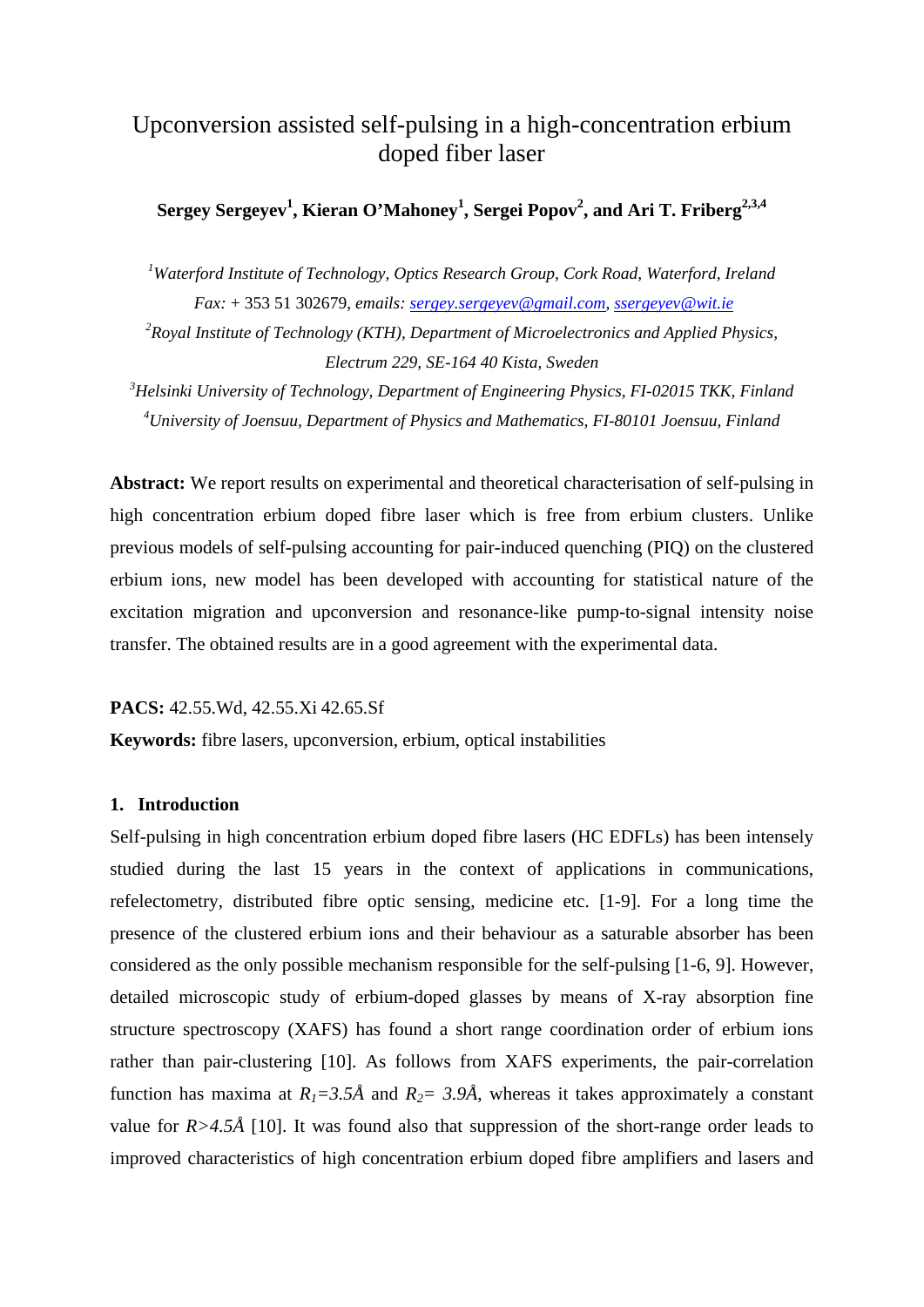can be realized by increasing the solubility of erbium in host matrix (co-doping by Al [11] or using phosphate glass [12]) or by modification of deposition process (Direct Nanoparticle Deposition [13]). Application of such fibres as an active media for HC EDFLs resulted in auto-oscillations with two characteristic frequencies of about 10 kHz and 100 kHz with the pump power thresholds close and 10 times exceeding the first threshold correspondently [7- 8]. Thus, unlike pair-clusters, alternative approaches to self-pulsing in HC EDFLs have to be developed. Although the model explaining mechanism of the auto-oscillations in HC EDFLs with accounting for upconversion processes is still absent, it was already experimentally shown in Ref. 8 that pump-to-signal noise transfer can play a significant role in appearance of low frequency self-pulsing. In addition, power-dependent thermo-induced lensing has been suggested as a mechanism for high-frequency (100 kHz) self-pulsing [7].

 In this paper we develop an advanced model of HC EDFL accounting for the statistical nature of migration and upconversion processes [14-22]. We apply this model to calculate the pump-to-signal intensity noise transfer function and demonstrate that resonance behaviour of this function can lead to appearance of the low- and high-frequency auto-oscillations in the limited range of erbium concentrations. We show that the obtained results are in a good agreement with our experimental data.

## **2. Experimental and theoretical characterisation of low-frequency self-pulsing in high concentration erbium doped fibre laser**

Experimental set-up is shown in Fig.1. High concentration  $(c_{Er} = 3.7 \times 10^{25} \text{ ions/m}^3)$  erbium doped fibre (Liekki Er40-4/125) of 10 m length have been pumped trough WDM multiplexers by laser diodes with wavelengths of 978 nm and 1480 nm and the pump power slightly above the lasing threshold. The resulting auto-oscillations have been obtained without any pump modulation (Fig. 2). As follows from Fig. 2 (c), low frequency ( $\sim$ 3 kHz) and high frequency (~150 kHz) auto-oscillations are dominating.

 For theoretical characterization of the low-frequency auto-oscillations we develop a new model of HC EDFL with taking into account statistical nature of migration-assisted upconversion [14-22] and pump-to-signal intensity noise transfer [5].

 The derivation starts with the following rate equations which describes high concentration erbium doped fibre laser with accounting for excitation migration and upconversion and pump at 980 nm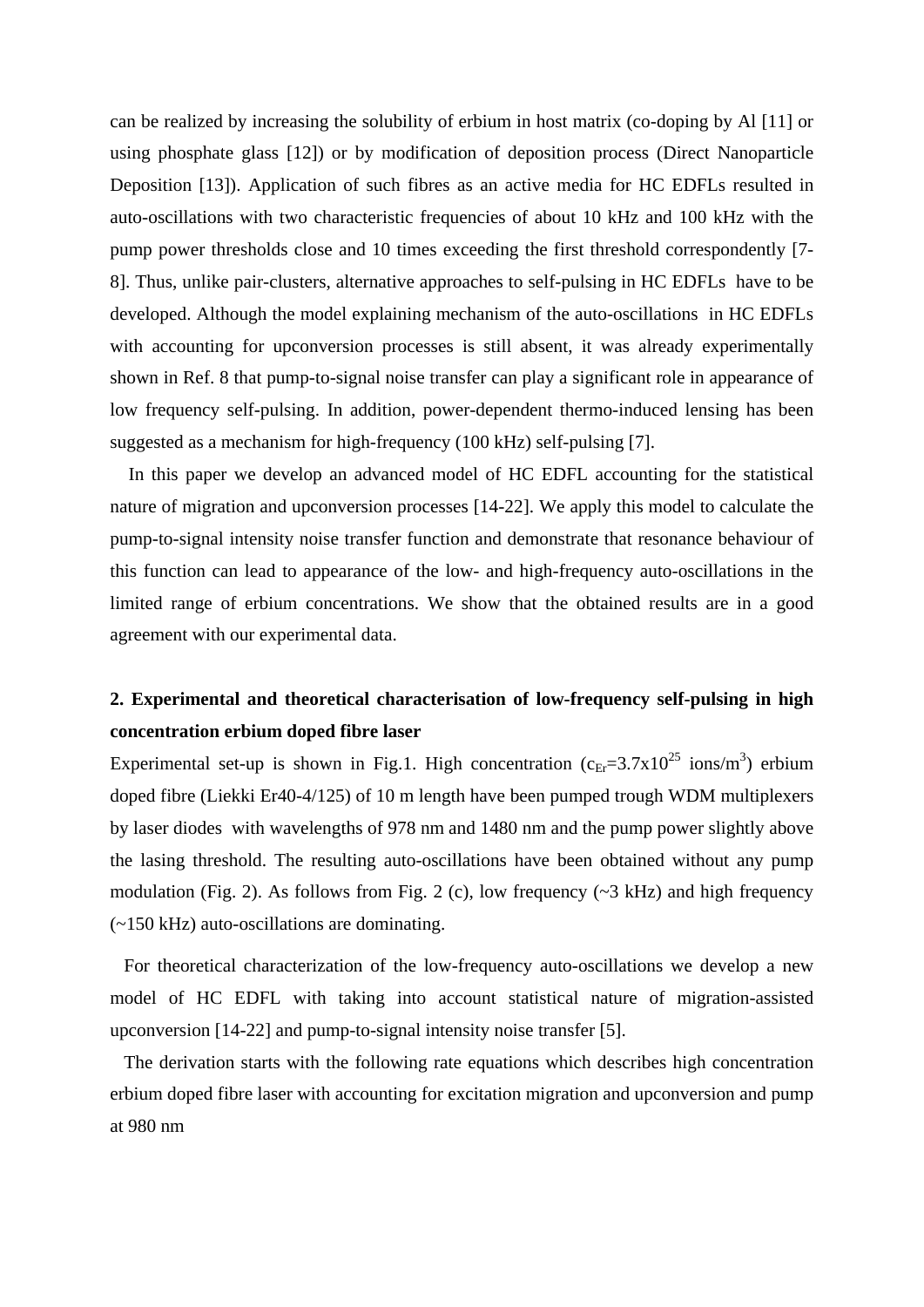$$
\frac{dn_{1k}}{dt} = \delta_1 n_{2k} + (1 - n_{1k}\beta_s - n_{2k})I_L - n_{1k} - 2n_{1k}\sum_{i=1, i \neq k}^{n_1N} P_{ki} - n_{1k}\sum_{j=1, j \neq k}^{N} W_{kj} + \sum_{j=1, j \neq k}^{N} W_{kj} n_{1j},
$$
\n
$$
\frac{dn_{2k}}{dt} = (1 - n_{1k} - n_{2k})I_p - \delta_1 n_{2k} + n_{1k}\sum_{i=1, i \neq k}^{n_1N} P_{ki},
$$
\n
$$
\frac{dI_L}{dt} = \delta_2 I_L[\alpha_L L(\beta_L n_1 + n_2 - 1) - k_L]
$$
\n(1)

Here time *t* is normalized to lifetime  $\tau_1$  of first excited level;  $\delta_1 = \tau_1/\tau_2$ ,  $\delta_2 = \tau_1/\tau_r$ , where  $\tau_2$ ,  $\tau_r$ are the lifetime of the first excited level and photon intracavity round-trip time; *n1k*, *n2k* are the probabilities of the localization of the excitation on ion number *k* located at the first and the second excited level correspondently,  $N$  is the total number of ions, and  $n_1$ ,  $n_2$  are the populations of the first and the second excited levels  $(n_i = \lim_{N \to \infty} \sum_{k=1}^{N} n_{ik}/N)$ . Further,  $\beta_L = (\sigma_{aL} + \sigma_{eL})/\sigma_{aL}$ ; pump  $I_p$  and lasing power  $I_l$  are normalized on the corresponding saturation powers:  $I_{is}=hcAc_{E}/(\lambda_i\alpha_i\tau)$ , (*i*=s, *p*); *A* is an effective area of the erbium distribution,  $\alpha_i = \Gamma \sigma_{ai} c_{Er}$  is the small signal absorption of HC EDFL at wavelength  $\lambda_i$ ;  $\sigma_{ai}$  and  $\sigma_{ei}$  are the absorption and emission cross-sections at the signal *(i=s)* and the pump *(i=p)* wavelength,  $T_i = 1 - exp(-2b^2/w_i^2)$  is overlap factor, *b* is the erbium ion dopant radius,  $w_i$  is mode field radius at wavelength  $\lambda_i$ ; L is fibre length,  $c_{Er}$  is the concentration of  $Er^{3+}$  ions. The rates of upconversion  $P_{ki}$  and migration  $W_{kj}$  (from ion  $k$  to ions  $i$  and  $j$ ) for the dipoledipole mechanism of excitation energy transfer are given as [14-22]

$$
P_{ki} = \left(\frac{R_{up}}{R_{ki}}\right)^6, W_{kj} = \left(\frac{R_m}{R_{kj}}\right)^6,
$$
\n(2)

where  $R_{uv}$  and  $R_m$  are the critical distances for upconversion and migration respectively [8].

It is easy to show that the excited state absorption (ESA) in Eq. 1 can be neglected if inequality  $I_p \left( \sigma_{\text{esa}} + \sigma_{\text{ap}} \right) / \sigma_{\text{ap}} \ll \delta_1$  holds. This is justified because of we consider low pump powers of 1.03 and just 10.03 times of the first threshold pump power.

As follows from Eqs.1, the model, unlike erbium cluster model, takes into account only variance in the distances between excited erbium ions and variance in the interaction probabilities, correspondingly. Averaging over the variance in the separations with taking into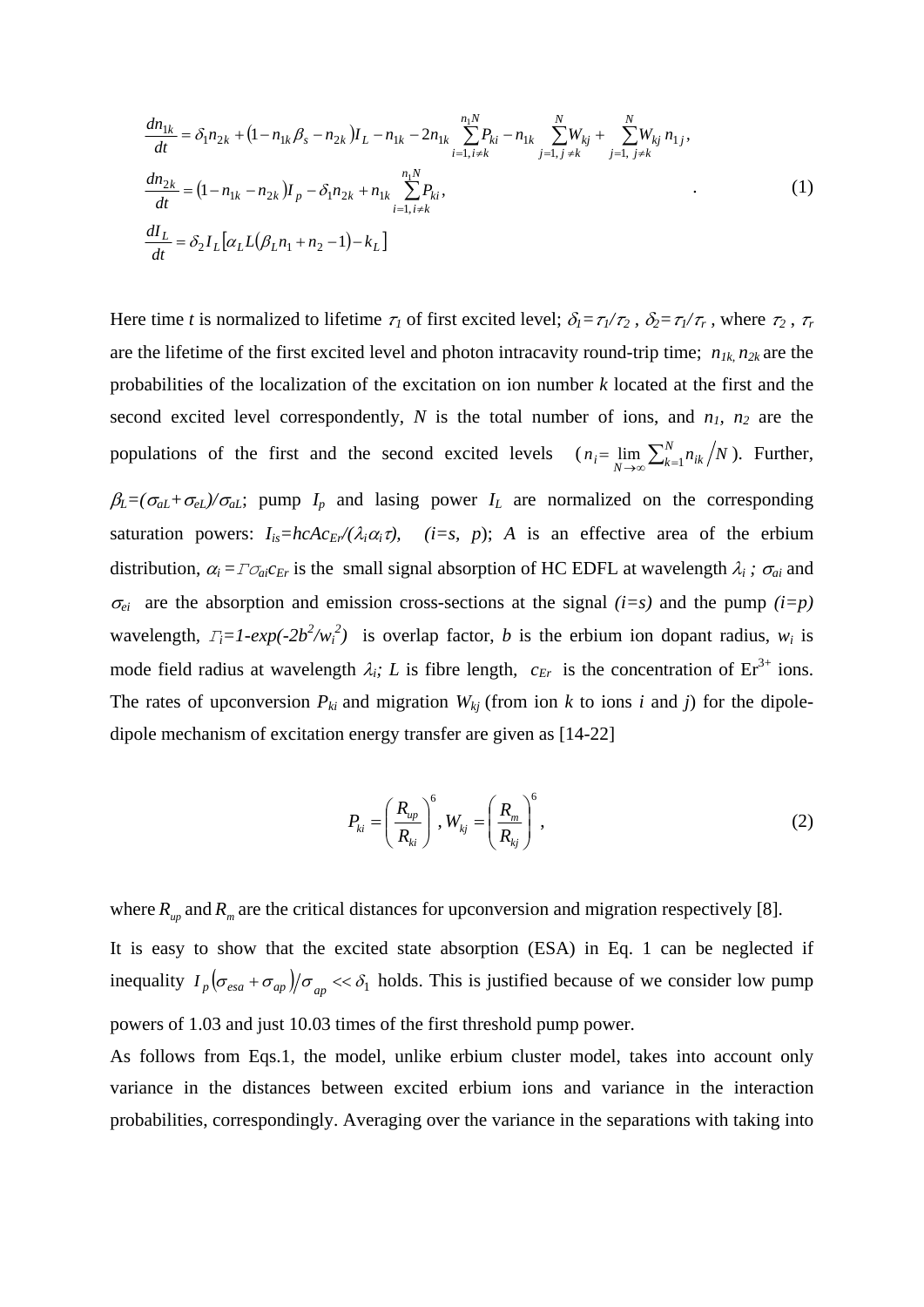account cw operation  $\frac{an_{ik}}{1} = 0$ ,  $\frac{an_{L}}{1} = 0$ *dt dI*  $\frac{dn_{ik}}{dt} = 0$ ,  $\frac{dI_L}{dt} = 0$  and mean-filed approximation  $\sum_{i=1}^{N} W_{kj} n_{1j} \approx n_1 \sum_{i=1}^{N}$  $=1, j \neq k$   $j=1, j \neq j$  $\approx n_1 \quad \sum^{N}$  $j=1, j\neq k$ *kj N*  $j=1, j\neq k$  $W_{kj}n_{1j} \approx n_1$   $\sum W$ 1,  $\overline{1}$ 1, 1

[14-22], we derive the following system of macroscopic equations from which the excited levels populations  $n_1$ ,  $n_2$ , cw rate of upconversion  $W_{up}$  and the lasing power  $I_L$  can be found as function of the normalised pump power  $I_p$  and normalised concentration of erbium ions  $\gamma = c_{Er}/c_{up}$  (  $c_{up} = (\frac{4\pi}{3} R_{up}^3)^{-1}$  is the critical concentration for upconversion).

$$
B(1+B)^{-1}(\sqrt{A} n_1 + \sqrt{r/2})F\left(\frac{\sqrt{\pi}\gamma(\sqrt{A} n_1 + \sqrt{r/2})}{2\sqrt{1+B}}\right)
$$
  
\n
$$
n_1 = \frac{\sqrt{A} n_1 + \sqrt{r/2} F\left(\frac{\sqrt{\pi}\gamma(\sqrt{A} n_1 + \sqrt{r/2})}{2\sqrt{1+B}}\right)}{\sqrt{A} n_1 + \sqrt{r/2} F\left(\frac{\sqrt{\pi}\gamma(\sqrt{A} n_1 + \sqrt{r/2})}{2\sqrt{1+B}}\right)}
$$
  
\n
$$
n_2 = \frac{2(1-n_1)I_p + (1-\beta_L n_1)I_L - n_1}{\delta_1 + 2I_p + I_L},
$$
  
\n
$$
W_{up} = \frac{(1-n_1-n_2)I_p + (1-\beta_L n_1 - n_2)I_L - n_1}{n_1},
$$
  
\n
$$
\beta_L n_1 - n_2 - 1 = \frac{k_L}{\alpha_L L}.
$$
  
\n(3)

Here 
$$
A = 2 - \frac{\delta_1 - I_L}{\delta_1 + I_p}
$$
,  $B = \beta_L I_L + \frac{\delta_1 - I_L}{\delta_1 + I_p} I_p$ ,  $F(x) = 1 - \sqrt{\pi} x \exp(x^2) \text{erfc}(x)$ ,  $r = (R_m/R_{up})^6$ .

Close to the cw operation the dynamic behaviour of HC EDFL can be caused by small pump power fluctuations, i.e. we can write  $I_p(t)=I_p+A I_p(t)$ ,  $n_{ik}(t)=n_{ik}+x_{ik}(t)$  (i=1,2),  $I_L(t)=I_L+x_3(t)$ . By substituting these expressions into Eqs. (1) with accounting averaging procedure, we result in the following equations

$$
\frac{dx_1}{dt} = -a_1(\gamma, I_p)x_1 + a_2(\gamma, I_p)x_2 - a_3x_3,
$$
\n
$$
\frac{dx_2}{dt} = b_1(\gamma, I_p)x_1 - b_2(I_p)x_2 + b_3(\gamma, I_p)\Delta I_p,
$$
\n
$$
\frac{dx_3}{dt} = c_1(\gamma, I_p)\beta_L x_1 + c_1(\gamma, I_p)x_2.
$$
\n(4)

Where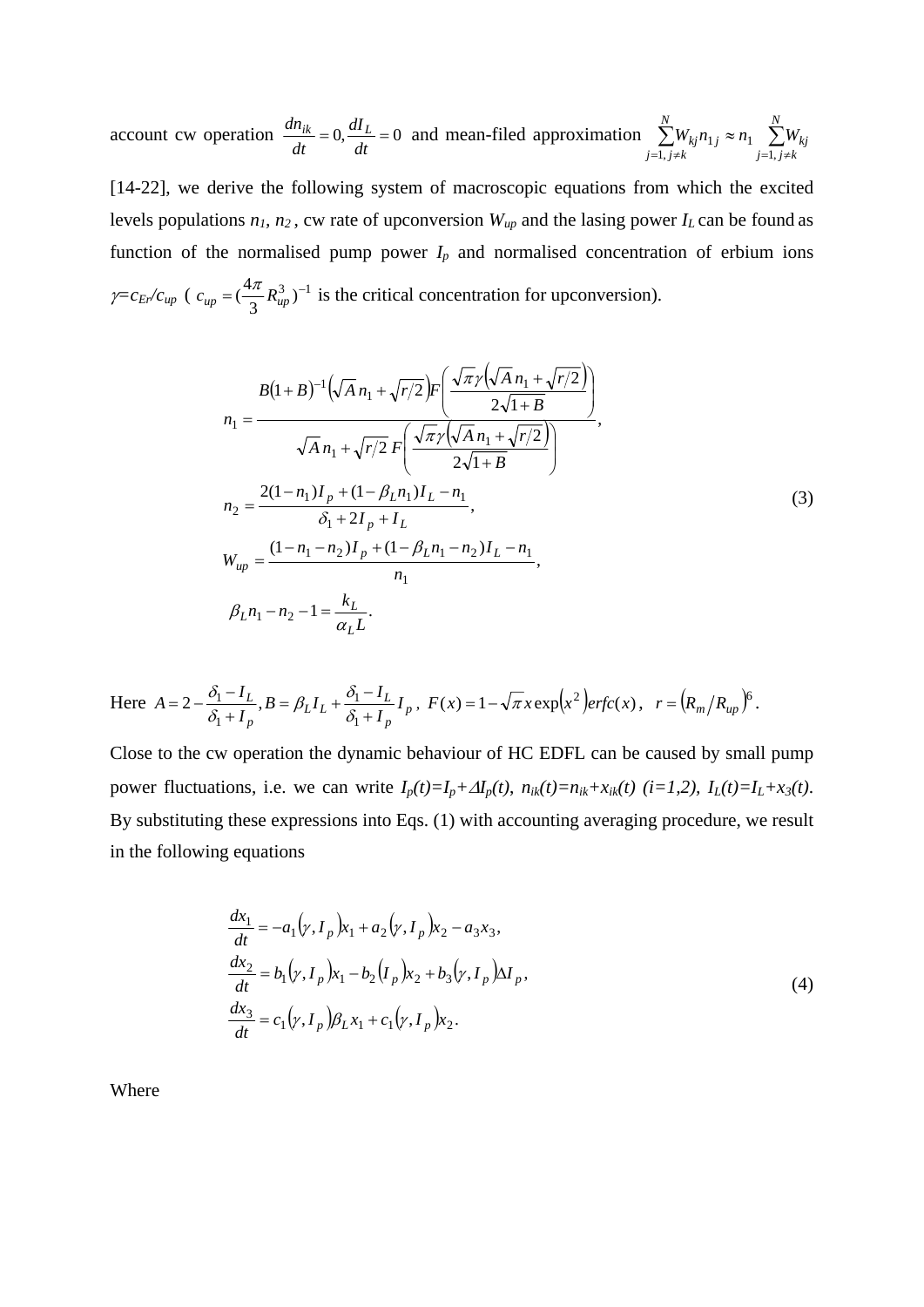$$
a_1(\gamma, I_p) = 1 + 2W_{up}(\gamma, I_p) + \beta_L I_L(\gamma, I_p), \ a_2(\gamma, I_p) = \delta_1 - I_L(\gamma, I_p), \ a_3 = \frac{k_L}{\alpha_L L},
$$
  
\n
$$
b_1(\gamma, I_p) = W_{up}(\gamma, I_p) - I_p, \ b_2(I_p) = \delta_1 - I_p, \ b_3(\gamma, I_p) = 1 - n_1(\gamma, I_p) - n_2(\gamma, I_p),
$$
  
\n
$$
c_1(\gamma, I_p) = \delta_2 L \alpha_L I_L(\gamma, I_p)
$$
\n(5)

Here  $x_{1(2)} = \langle x_{1(2)k} \rangle$  are fluctuations of the populations of the first and second excited levels averaged over the stochastic variables  $S_1$  and  $S_2$  which are presenting the excitation upconversion and migration processes [14, 22]. During the averaging procedure, the approximation

$$
\langle S_1 x_{1k} \rangle / \langle x_{1k} \rangle \approx W_{up} \tag{6}
$$

has been used. Taking the Laplace transform of the Eqs. (4) :  $\tilde{x}_i(p) = \int_0^\infty \exp(-pt)x_1(t)dt$  and defining  $p = -i\omega$ , we can obtain the following normalized transfer function for the pump-tosignal noise transfer which describes, in the frequency domain, the response of laser power to the perturbations in the pump rate [5]:

$$
H_p(\omega, I_p, \gamma) = \frac{x_3 / I_L^{(cw)}}{\Delta I_p / I_p^{(cw)}},
$$
\n<sup>(7)</sup>

As follows from Ref. 5, relative intensity noise (*RIN)* for the HC EDFL is proportional to  $H_p(\omega, I_p, \gamma)^2$ . As a result, we find the  $\left|H_p(\omega)\right|^2$  from Eqs. 4 and 5 as following:

$$
\left|H_{p}(\omega)\right|^{2} = \left(c_{1}(0.1, I_{p})\frac{\gamma}{0.1}\right)^{2}b_{3}(\gamma, I_{p})^{2}I_{p}^{2}\left[(a_{1}(\gamma, I_{p}) + \beta_{L}a_{2}(\gamma, I_{p}))^{2} + \omega^{2}\right]^{2}\times
$$
\n
$$
I_{L}(\gamma, I_{p})^{-2}\left[\omega^{2}(a_{1}(\gamma, I_{p}) + b_{2}(I_{p}))^{2} - c_{1}(0.1, I_{p})\frac{\gamma}{0.1}a_{3}(b_{1}(\gamma, I_{p}) + \beta_{L}b_{2}(I_{p}))\right]^{2} + \omega^{2}\left[-a_{1}(\gamma, I_{p})b_{2}(I_{p}) + \omega^{2} + b_{1}(\gamma, I_{p})a_{2}(\gamma, I_{p}) - c_{1}(0.1, I_{p})\frac{\gamma}{0.1}\beta_{L}a_{3}\right]^{2}\right]
$$

Here coefficients  $a_i, b_i$  and  $c_i$  have been calculated with help of Eqs. (5).

(8)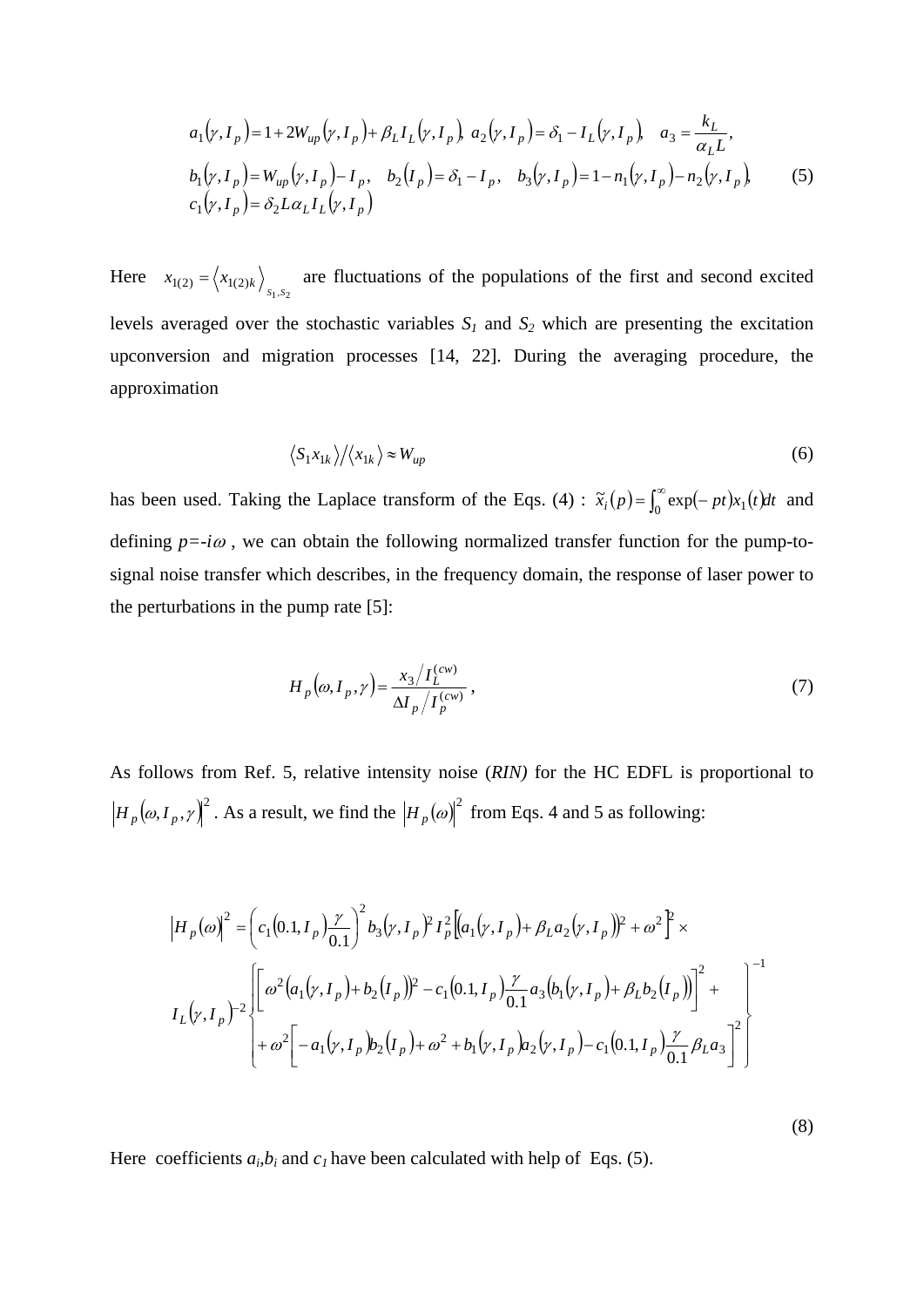#### **4. Results and discussion**

Pump-to-signal transfer function  $\left|H_p(\omega, I_p, \gamma)\right|^2$  as a function of frequency, pump power and normalised concentration has been calculated for the following parameters:  $k_l/(\alpha_l L)=0.2$ , *r*=60,  $\gamma$ =0.1, 0.33, 0.5;  $\alpha$ <sub>L</sub>L $\delta$ <sub>2</sub>=10<sup>6</sup>,  $\delta$ <sub>1</sub>=10<sup>3</sup>. The results of calculations are shown in Fig.3 for the pump power  $I_p = 1.03I_{p,th}$  (a) and  $I_p = 10.03I_{p,th}$  (b)  $(I_{p,th}$  is the threshold pump power ). The conditions of the constant number of ions, i.e.  $N \sim \alpha_l L = const$ , has also been used. As follows from Fig.3 (a, b), when the pump power close  $(I_p=1.03I_{p,th})$  and 10 times exceed the first threshold value  $(I_p=10.03I_{p,th})$  function  $\left|H_p(\omega, I_p, \gamma)\right|^2$  demonstrates resonance-like behaviour at the low-  $(\sim 10 \text{ kHz})$  and high-frequencies  $(\sim 100 \text{ kHz})$ . This leads to increased lasing intensity noise which works as an external resonance force and, therefore, low- and highfrequency frequency self-pulsing appears ([8] and Fig.2 (a-c)). As folows from Eqs. 8,  $\left|H_p(\omega, I_p, \gamma)\right| \sim \alpha_L \delta_2 \sim c_{Er}$  in the maximum and, therefore, the function increase with increased concentration of erbium ions (Fig3 (a, b)). Resonance frequency for low-frequency autooscillations coincides with frequency of relaxation oscillations  $\omega_R$  which can be written as follows:  $\omega_R = \sqrt{k_L (I_p/I_{pth}-1)/(r_1(\gamma)\tau_r)}$ , where  $\tau_l(\gamma)$  is the lifetime of the first excited level with accounting for upconversion [23]. Upconversion processes result in the decreased lifetime and, therefore, in increased resonance frequency (Fig. 3 (a)).

 In conclusion, we have presented a new advanced model of HC EDFL accounting for the statistical nature of migration and upconversion processes. By calculating the pump-to-signal intensity noise transfer function, we have demonstrated that resonance behaviour of this function can lead to appearance of the low- and high-frequency auto-oscillations in the limited range of erbium concentrations. We show that the obtained results are in a good agreement with our experimental data and the data obtained in Ref. 8.

 S. Sergeyev acknowledges financial support from the Enterprise Ireland Commercialization fund, and S. Popov and A.T. Friberg acknowledge funding from the Swedish Foundation for Strategic Research (SSF). A.T. Friberg also thanks the Academy of Finland for funding under the Finland Distinguished Professor program.

### **References**

[1] M.J.F. Digonnet, Ed., Rare-Earth Doped Fiber Lasers and Amplifiers (Marcel Dekker, New York, 2001)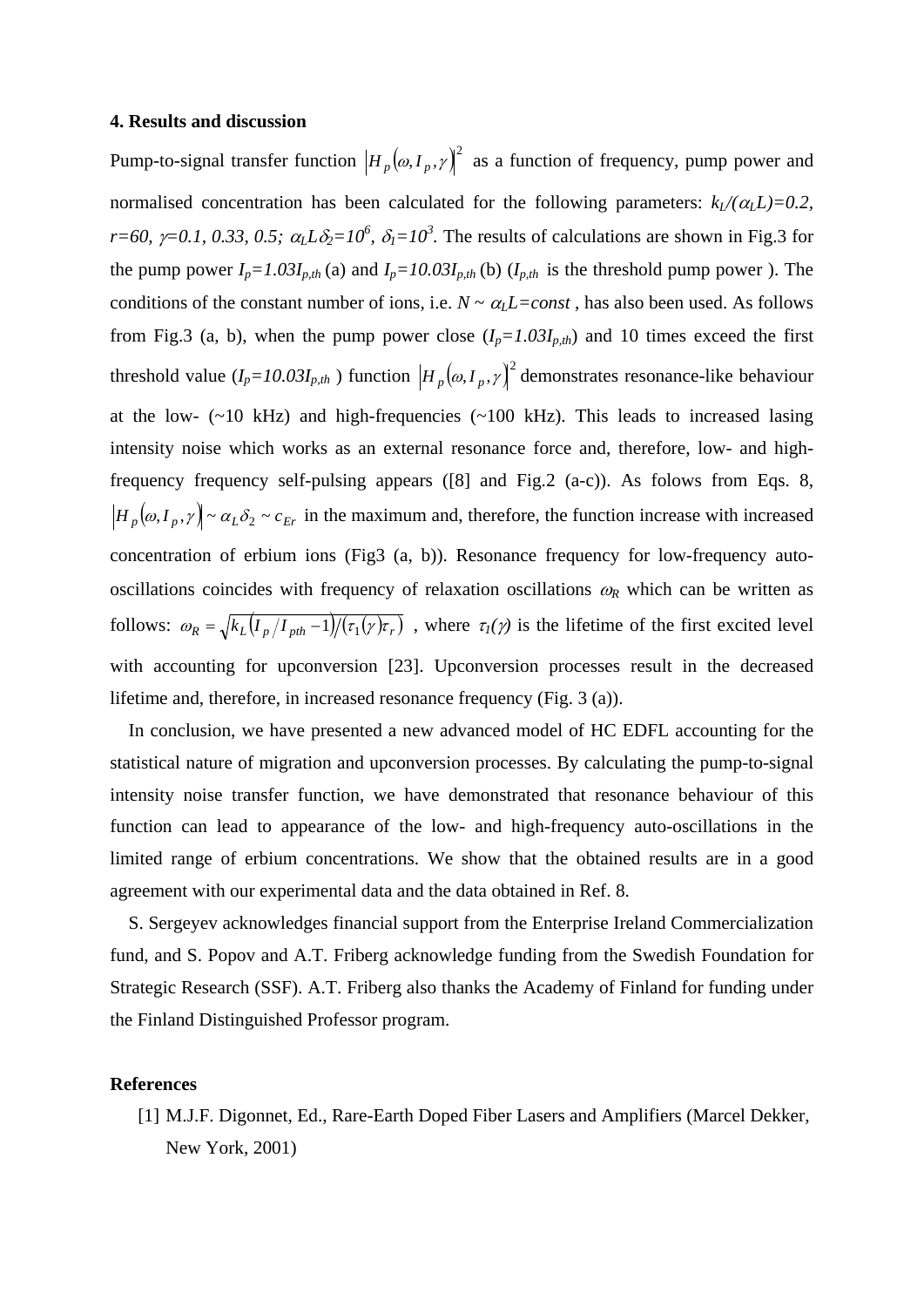- [2] P.L. Boudec, P.L. Francois, E. Delevaque, J.F. Bayon, F. Sanchez, G. Stephan, Opt. Quantum Electron. 25, 501 (1993)
- [3] F. Sanchez, M.L. Flohic, G. Stephan, P.L. Boudec, P.L. Francois, IEEE J. Quantum Electron. 31, 481 (1995)
- [4] J. Daniel, J.-M. Costa, P. LeBoudec, G. Stephan, E. Sanchez, JOSA B 15 (1998)
- [5] H.L. An, E.Y.B. Pun, X.Z. Lin, H.D. Liu, IEEE Photon. Technol. Lett. 11, 803 (1999)
- [6] P. Besnard, F.Ginovart, P. Le Boudec, F. Sanchez; G.M. Stephan, Opt. Communications, 205, 187 (2002).
- [7] A.V. Kir'yanov, N.N. Il'ichev, Yu.O. Barmenkov, Laser Phys. Lett. 1, 194 (2004)
- [8] Yu.O. Barmenkov, A.V. Kir'yanov, Optics Express, 12, 3171 (2004)
- [9] A. Bahrampour, S. Keyvaninia; M. Karvar, Optical Fiber Technol. 14, 54 (2008)
- [10] P. M. Peters and S. N. Houde-Walter, J. Non-Cryst. Solids 328,162 (1998).
- [11] J. Lægsgaard, Phys. Rev. B, 65 174114 (2002).
- [12]B.-C. Hwang, S. Jiang, T. Luo, K. Seneschal, G. Sorbello, M. Morell, F. Smektala, S. Honkanen, J. Lucas, N. Peyghambarian, IEEE Photon. Technol. Lett. 13, 197 (2001).
- [13]S.Tammela, M. Hotoleanu, P. Kiiveri, H. Valkonen, S. Sarkilahti, K. Janka, in Conference on Optical Fiber Communications, Vol. 1, 2003 OSA Technical Digest Series (OSA, Washingtaon, D.C., 2003), pp. 376-377.
- [14]S. Sergeyev, S. Popov, JEOS Rapid publications , 2 07027 (2007)
- [15]S. Sergeyev, S. Popov, A. T. Friberg, JOSA B 23 1540 (2006)
- [16]S. Sergeyev, S. Popov, A. T. Friberg, Optics Lett. 30 1258 (2005)
- [17]D. Khoptyar, S.Sergeyev, B. Jaskorzynska, IEEE J. Quant. Electron., 41 205 (2005)
- [18]D. Khoptyar, S.Sergeyev, B. Jaskorzynska, JOSA B, 22 582 (2004)
- [19]S.Sergeyev, Electronics Lett., 39 511 (2003)
- [20]S. Sergeyev, D. Khoptyar, B. Jaskorzynska, Physical Rev. B, 65 2331 (2002)
- [21]S.V.Sergeyev, B.Jaskorzynska, Phys.Rev. B, 62 15628 (2000).
- [22]S. Sergeyev, D. Khoptyar, in Laser Optics 2006: Solid State Lasers and Nonlinear Frequency Conversion, edited by Vladimir I. Ustyugov, Proc. of SPIE Vol. 6610, 66100L (2007) ·
- [23] YA I. Khanin, Fundamentals of Laser Dynamics (Cambridge Int Science Publishing, 2005)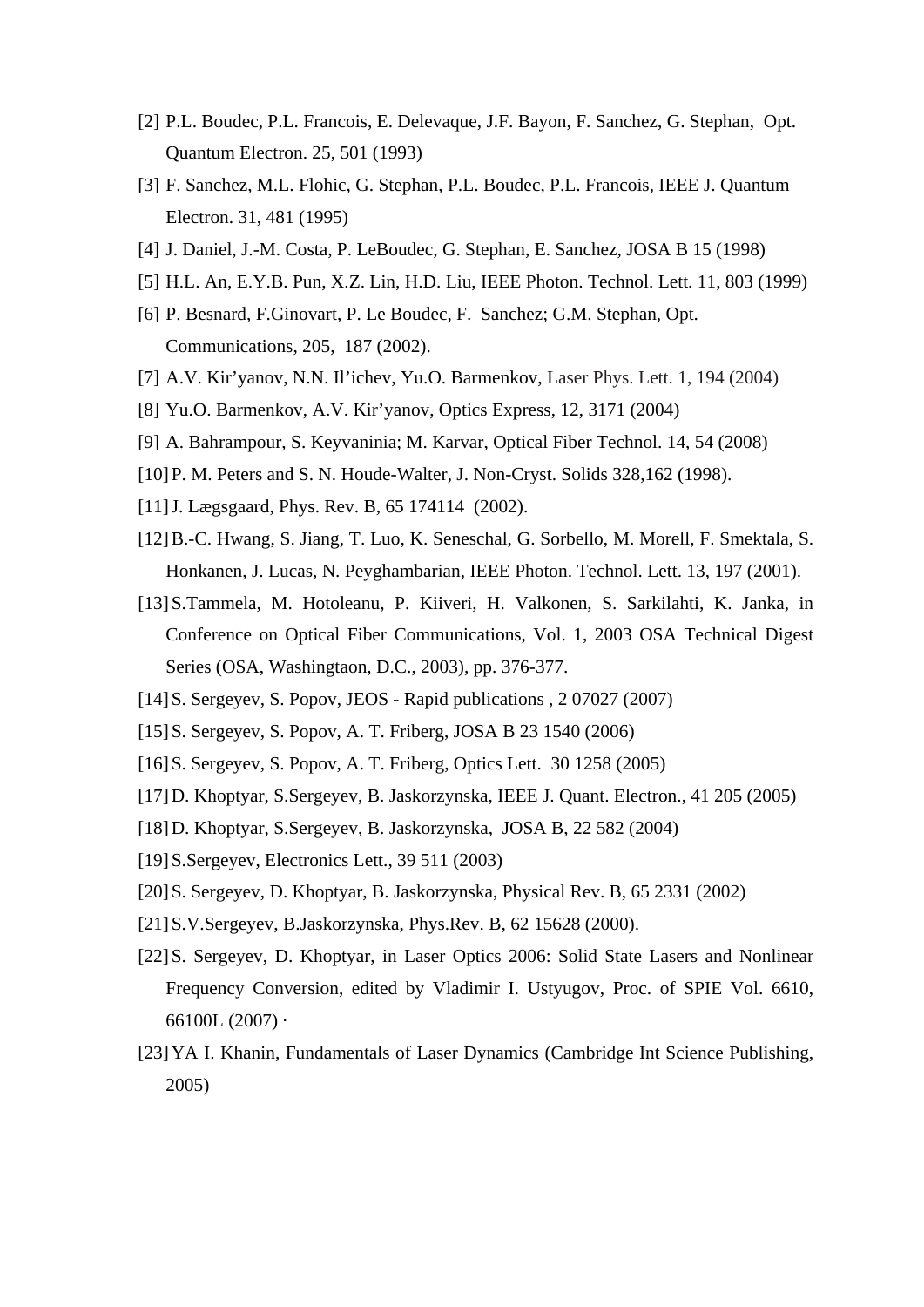### Figure captions

Fig.1 High concentration erbium doped fibre laser

Fig. 2 Low- and high-frequency auto-oscillations in high concentration erbium doped fibre laser (a, b), high-frequency auto-oscillations (b), Fourier transform of the dynamics is shown in Fig. 2 (c).

Fig.3 Pump-to-signal intensity noise transfer function as function of frequency and normalised concentration of erbium ions:  $\gamma=0.1$  (solid line),  $\gamma=0.33$  (dotted line),  $\gamma=0.5$ (dashed line). Pump power  $I_p = 1.03 I_{p,th}$  (a), Pump power  $I_p = 10.03 I_{p,th}$ .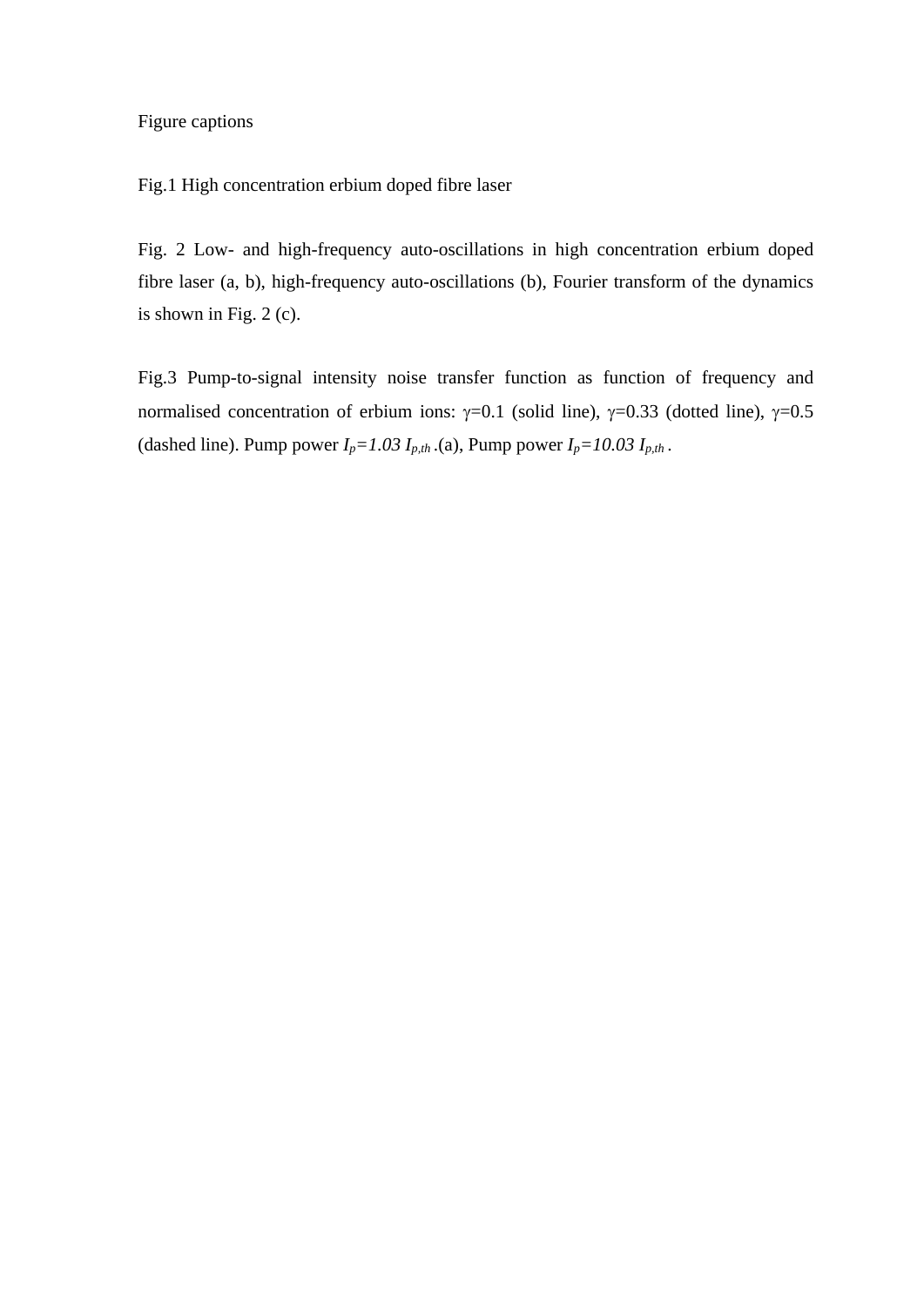

Fig.1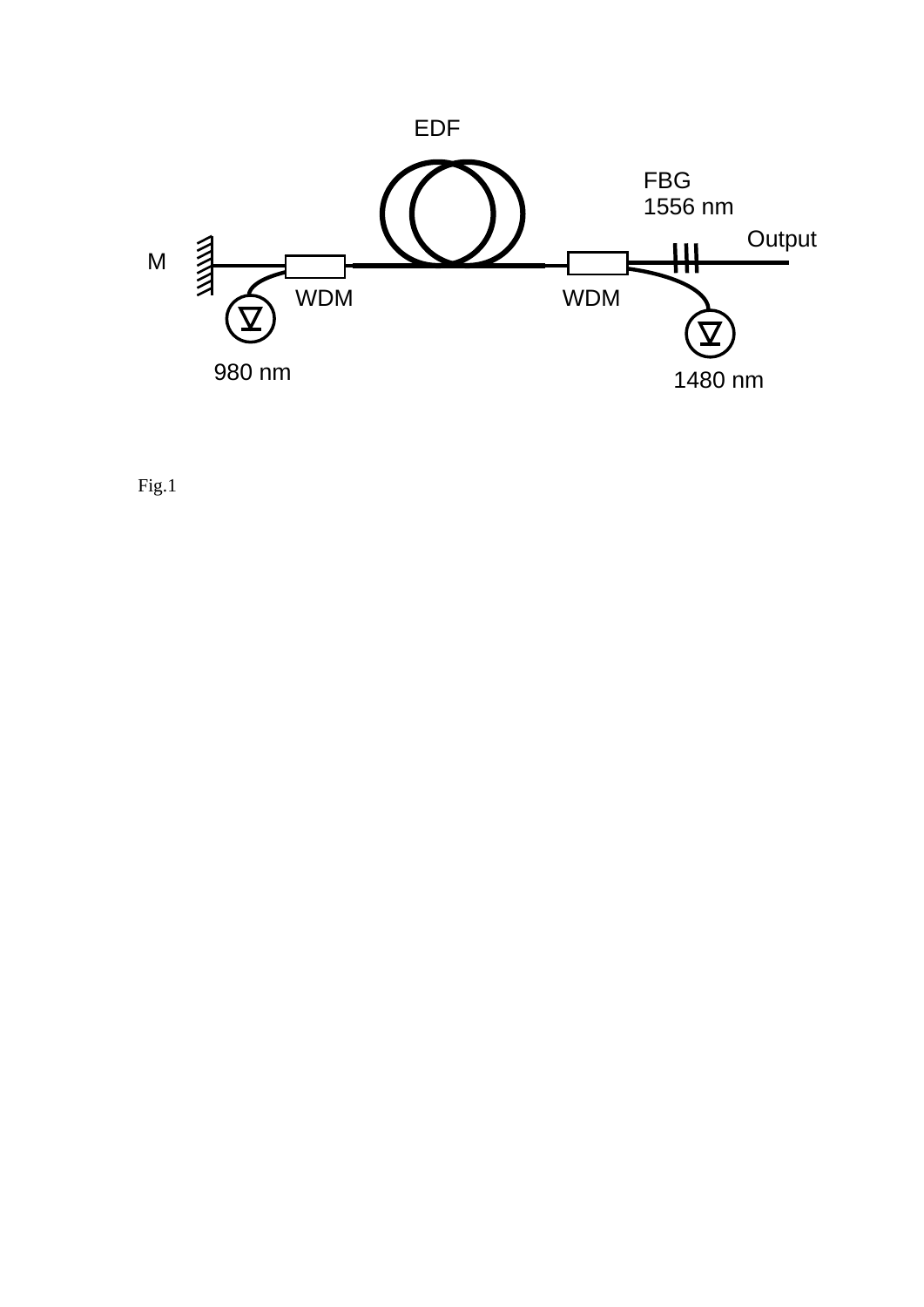

Fig.2 (a)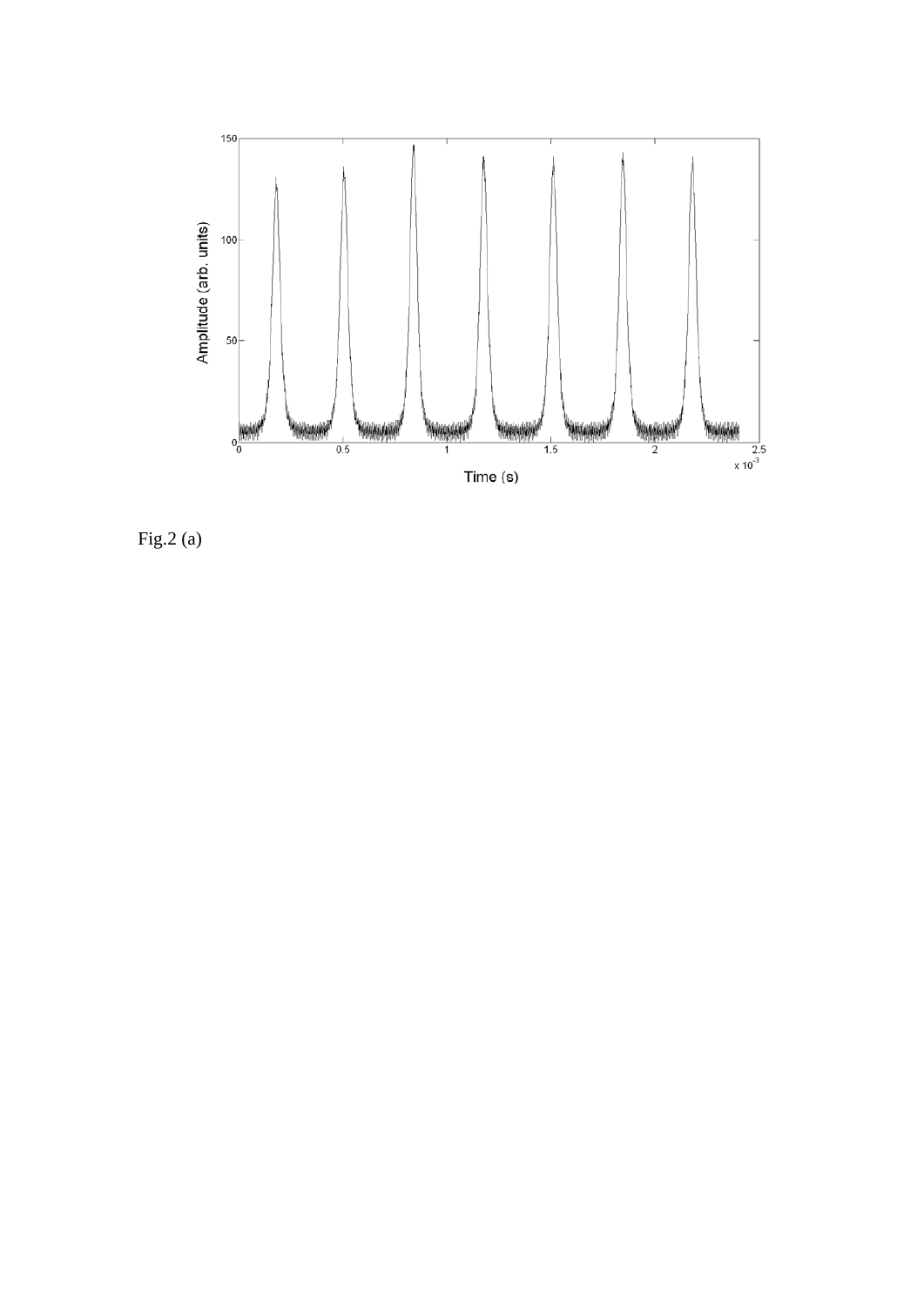

Fig. 2 (b)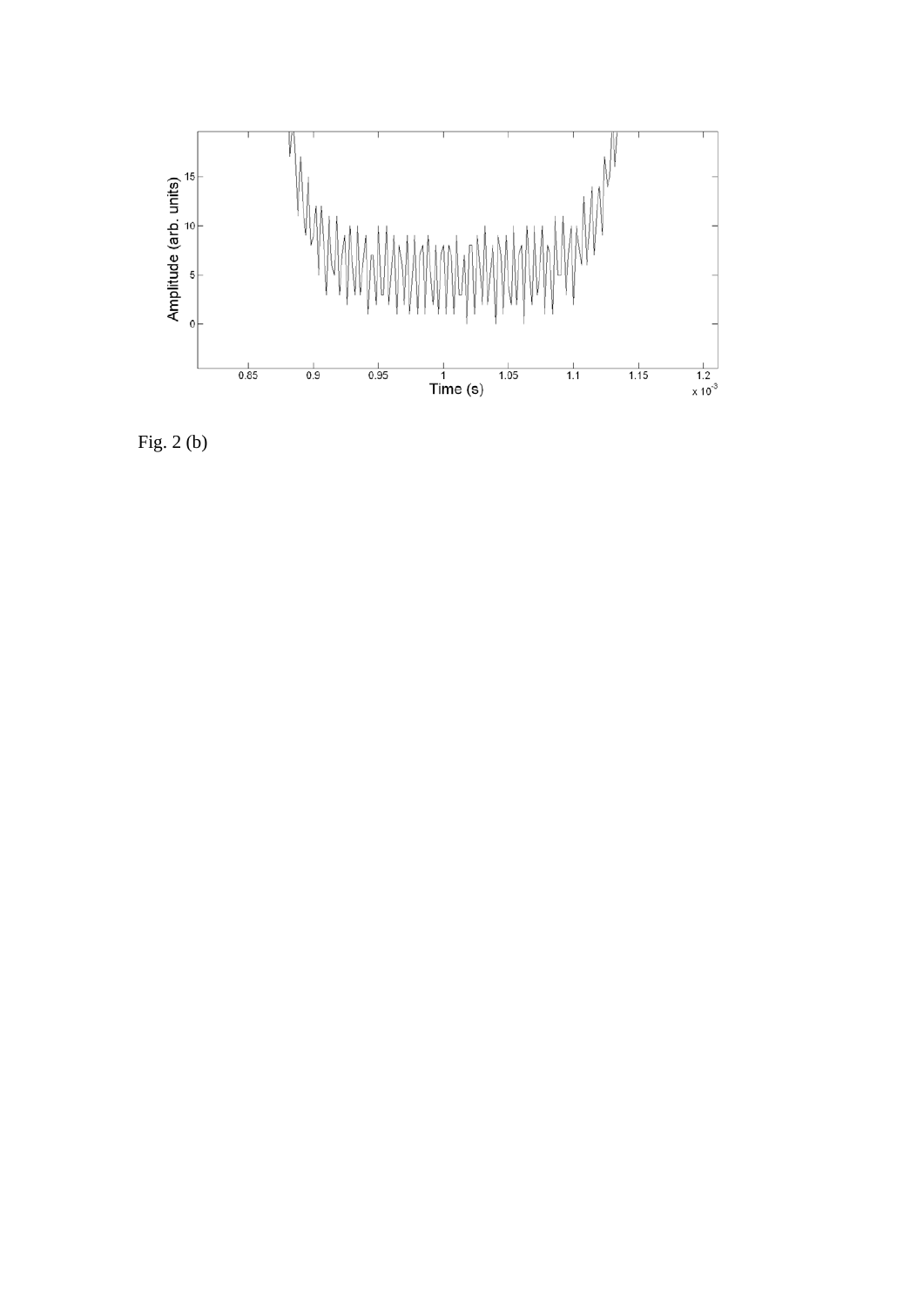

Fig. 2 (c)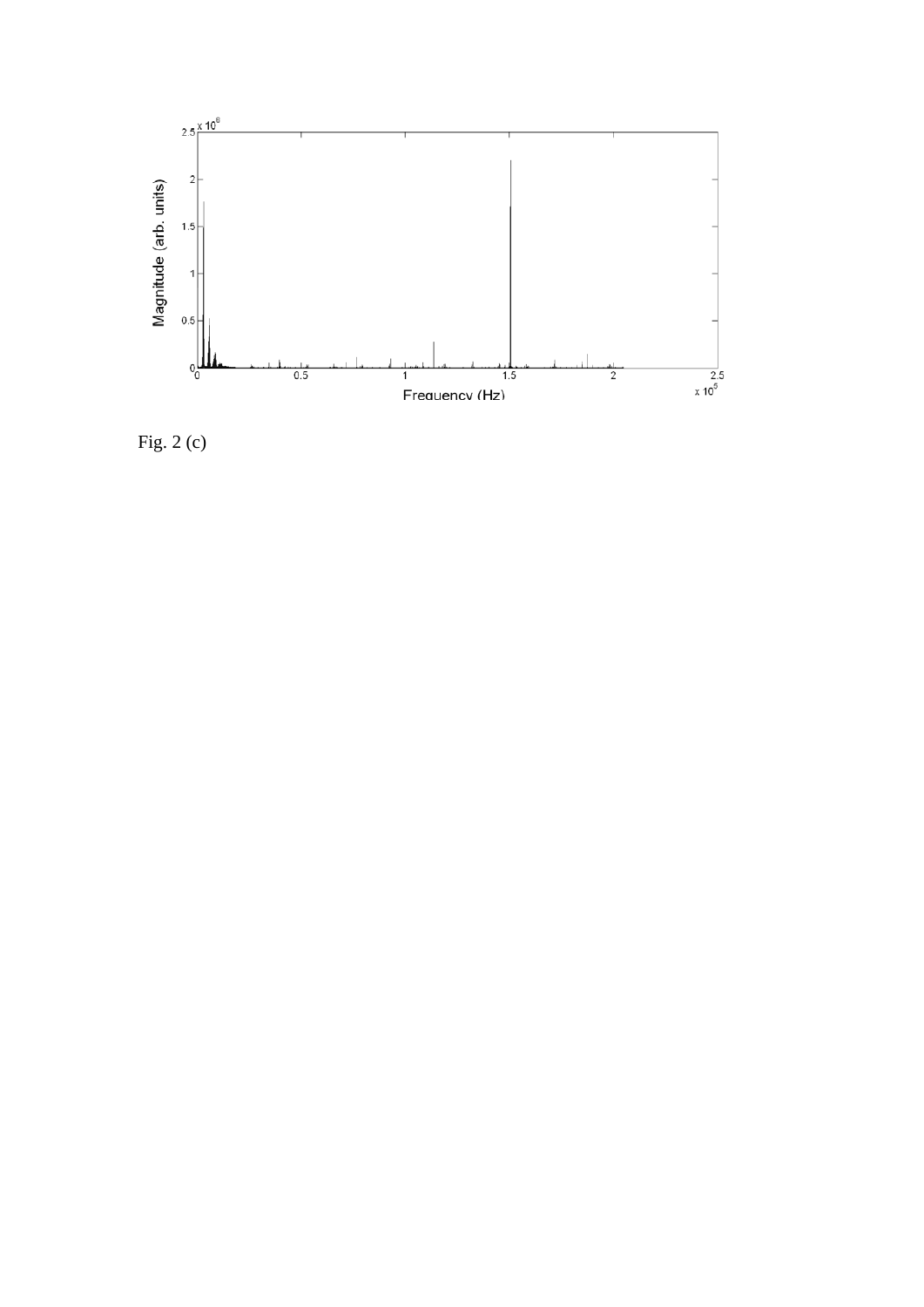

Fig. 3 (a)